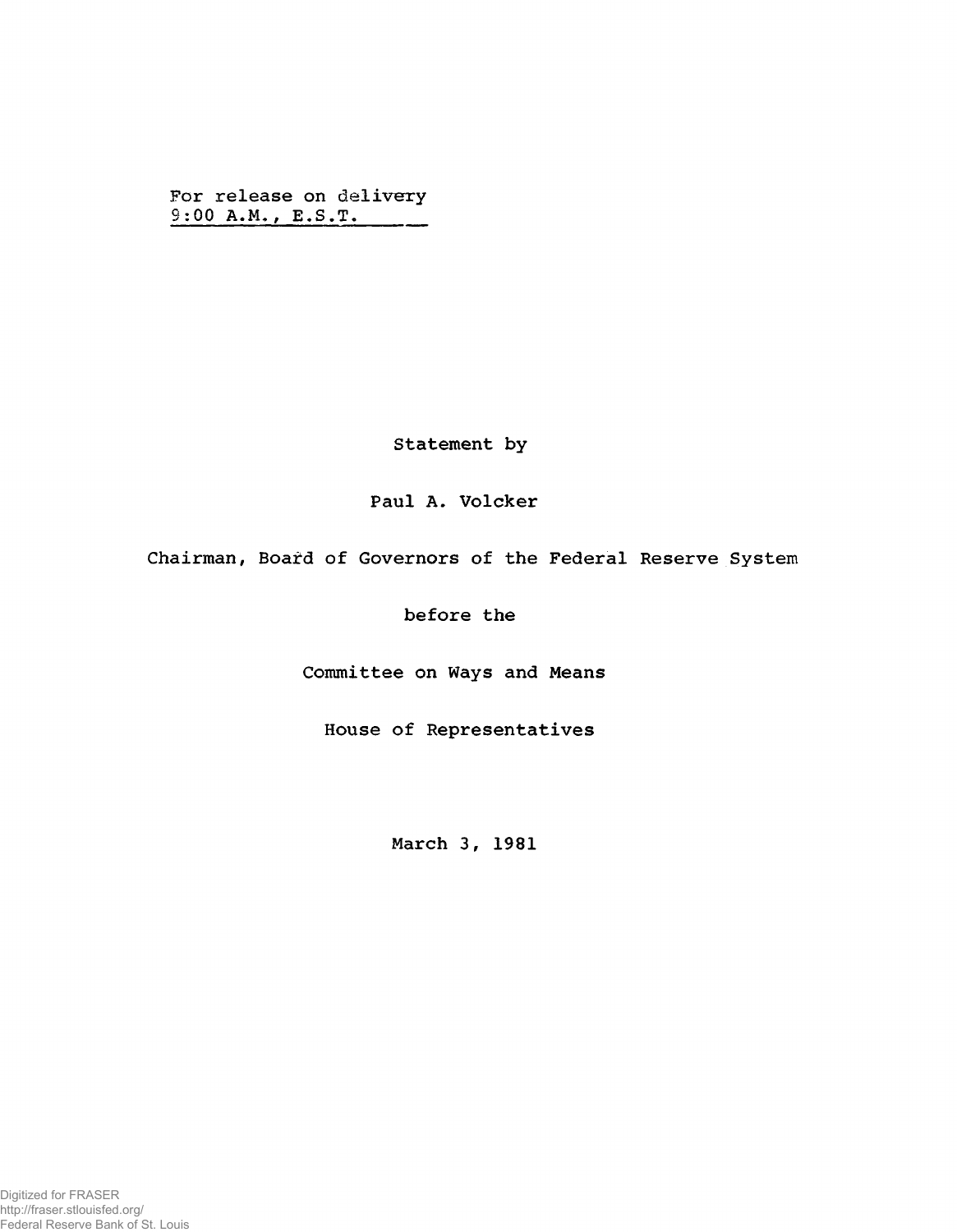Mr. Chairman:

I am pleased to be here this morning to discuss with ycu some considerations relevant to your deliberations about economic policy. The Ways and Means Committee of course carries the responsibility for originating tax legislation and has large spending programs under its immediate purview. The responsibilities of the Federal Reserve lie in the area of monetary policy. Mutual understanding of our purposes and policies seems to me critical to achieving more satisfactory economic performance and to the success of the program outlined by the President.

The economy entered 1981 on an upward trajectory, extending the recovery in activity from last year's brief but sharp recession. January saw further gains in retail sales, employment, and industrial production and — despite high interest rates —- continued stability in housing starts. On the whole, the demand for goods and services has continued to prove more buoyant than most analysts had expected.

However, as we all know, unemployment and inflation remain at unacceptably high levels. There have been strong pressures in financial markets. Moreover, as things stand, the outlook is far from satisfactory. In particular, it is clear to me that we will be unable to have sustained economic expansion unless we are successful in bringing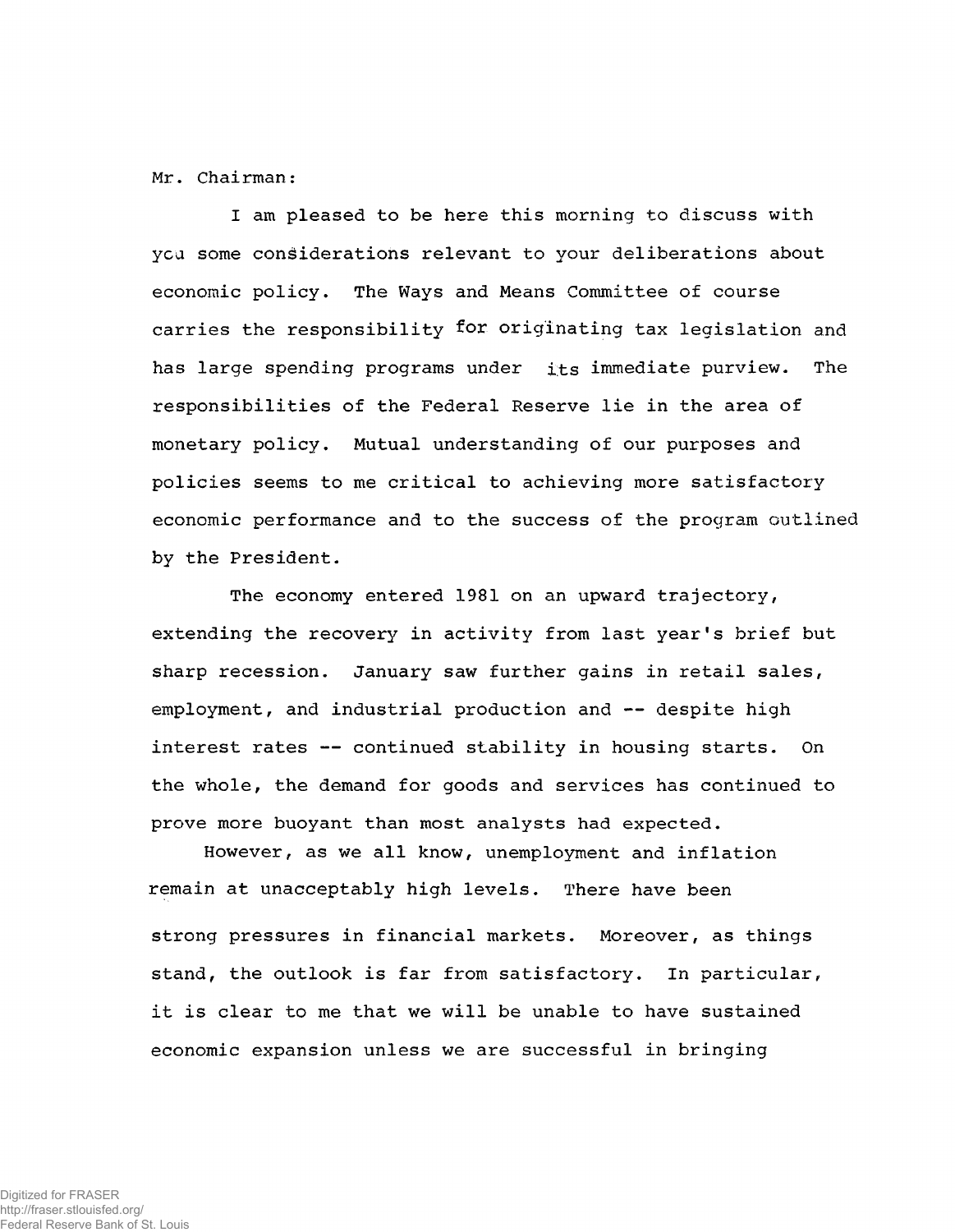inflation down. Monetary policy is and will remain directed toward that priority objective. But, in my judgment, to continue to rely on monetary and credit restraint almost alone to deal with inflation would pose large and unnecessary risks -risks of financial strains and>of excessive costs in terms of growth and investment.

Last year, monetary restraint was the key factor in keeping inflation from accelerating in the face of rising oil prices and other factors. Important as it was, that "holding action" was accomplished only at the expense of historically high interest rates, impinging strongly on some areas of the economy and on investment generally. In these circumstances, the monetary restraint essential to deal with inflation urgently needs to be combined with other effective actions to relieve pressures on financial markets, to reduce costs, to spur investment and productivity, and to encourage risk-taking. In the best of circumstances, it will take time to bring results, and the process of change almost inevitably will involve some pain. But, with the new President seizing the initiative, I also believe we have a virtually unparalleled opportunity to achieve a consensus for effective action in a number of directions.

As you know, I testified last week before the House and Senate Banking Committees, presenting the Federal Reserve intentions with respect to monetary and credit growth for

 $-2-$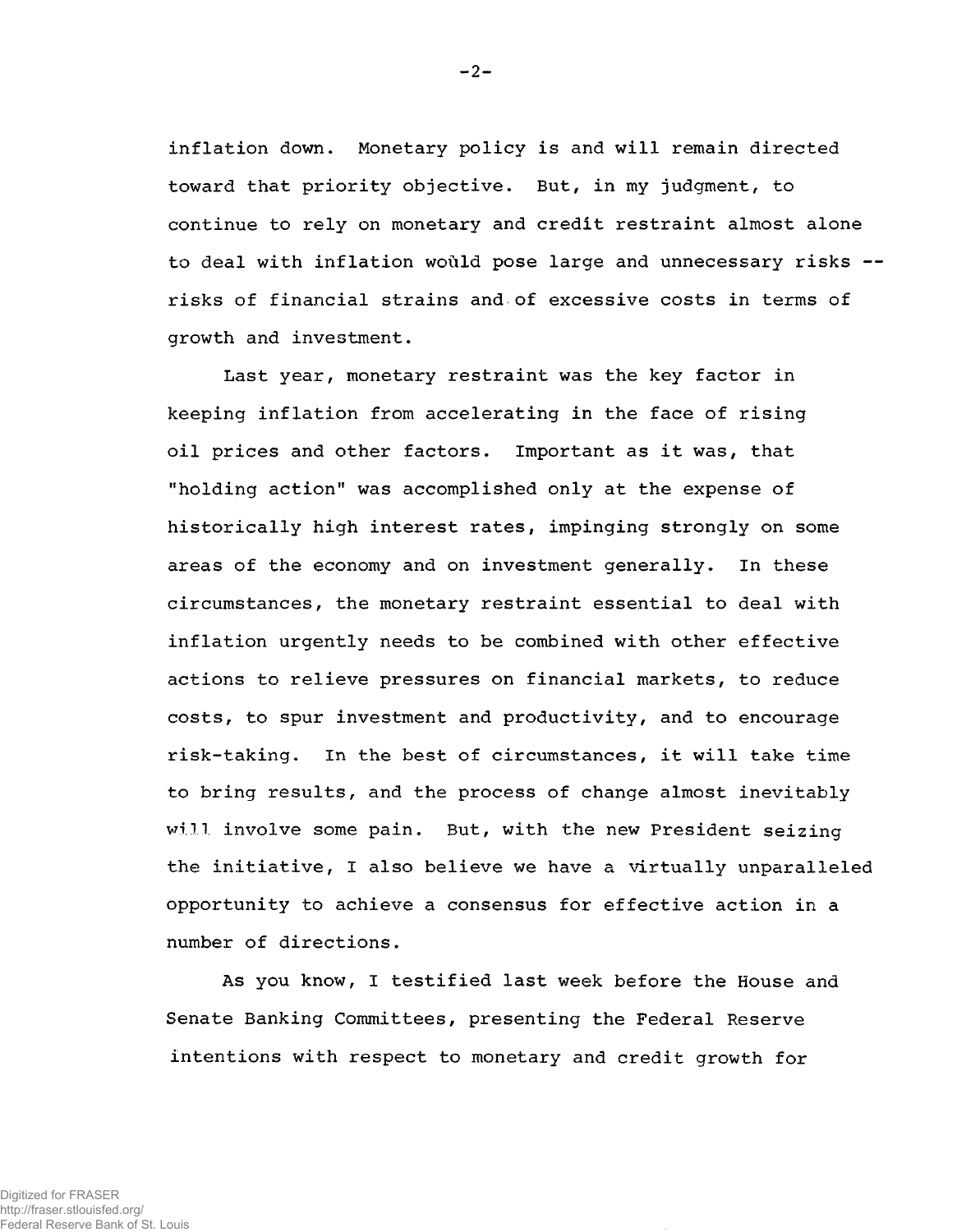1981. Without repeating the details, those targets are consistent with further reduction in the growth of money and credit this year. Against the background of the strong inflationary momentum in the economy, the targets are frankly designed to be restrictive, as they must be if we are to look toward a winding down of the inflationary process. And, while we only look a year ahead in setting out specific growth ranges for the various money and credit aggregates, further reductions will be necessary in the years ahead to return monetary growth to amounts consistent with the capacity of the economy to grow at stable prices.

The narrow money aggregates, M-1A and M-1B, are currently distorted by rapid institutional change — the introduction of NOW accounts and other interest-bearing transactions accounts nationwide. Abstracting from the impact of shifts into those accounts, our intentions are reflected in a reduction of targeted growth ranges by one-half percent (to  $3-5\frac{1}{2}$  percent and  $3\frac{1}{2}-6$  percent) for M-1A and M-1B, respectively. Growth last year from the fourth quarter 1979 average to the fourth quarter 1980 average (when adjusted for shifts into NOW accounts) approximated  $6-1/4$ percent and  $6-3/4$  percent, just over the top of the target range.\*

For 1981 the target ranges for growth of M-1A and M-1B before adjustment for these shifts are  $-4\frac{1}{2}$  to  $-2$  and 6 to  $8\frac{1}{2}$ , respectively. See pp. 39-41 of the Federal Reserve Board's Monetary Policy Report to Congress Pursuant to the Full Employment and Balanced Growth Act of 1978 for a complete discussion

Digitized for FRASER  $\overline{\text{of}}$  the impact on the 1981 targets of nationwide NOW account growth. http://fraser.stlouisfed.org/ Federal Reserve Bank of St. Louis

-3-

<sup>\*</sup>Growth, as statistically recorded and published, was 5 percent for M-1A in 1980 and 7-1/4 percent for M-lB. Available evidence suggests about 2/3 of the transfer into interest-bearing checking accounts in 1980 reflected shifts from M-lA, "artificially" depressing M-1A and about one-third reflected shifts from savings or other accounts, "artificially" raising M-1B. The data and the targets cited in the text are calculated as if such shifts did not take place»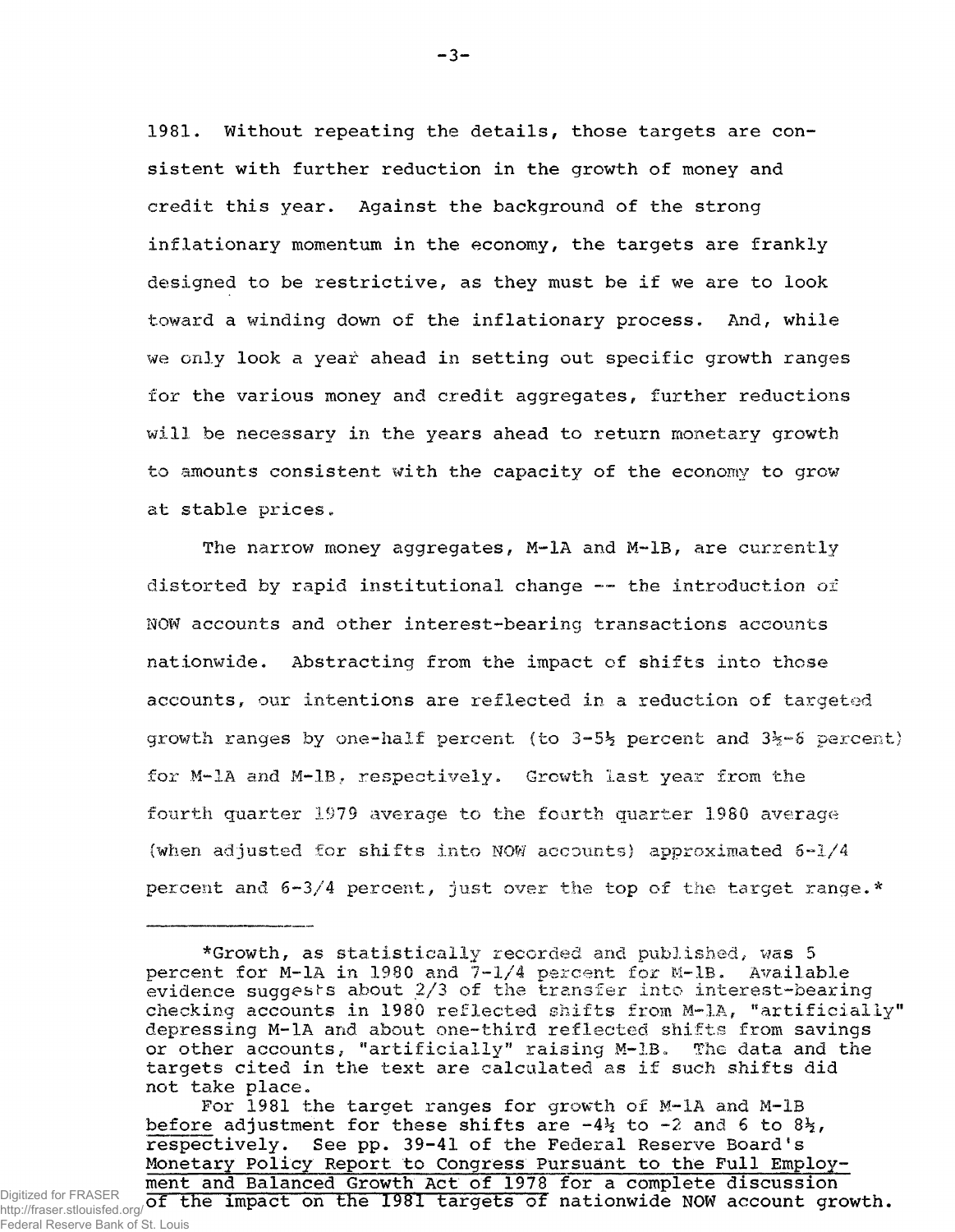Consequently, the new target ranges imply a significant reduction in the monetary growth rates.

The Committee did not change the targets for the broader M~2 or M-3 aggregates, which include various types of savings and time deposit accounts. The relationship between M-2, M-3 and the narrower aggregates has changed over recent years and this year's targets are consistent with further restraint across the entire range of monetary measures. Indeed, because actual growth in 1980 was 3/4 percent or more above the upper end of the indicated range, success in reaching the target range in 1981 implies significantly lower growth.

I cannot emphasize too strongly the need for care in interpreting the actual data for monetary and credit growth as the year progresses. As I indicated, both M-l series are currently distorted by the shift into interest-bearing transaction accounts. As the year progresses, we anticipate the distortion will diminish, and we will provide estimates from time to time of the effects of the shifts on the data. But beyond that particular source of distortion, the data are subject to considerable volatility from month-to-month or quarter-to-quarter. What counts is the trend over  $\tilde{x}$  reasonable period of time.

Those technical considerations should not obscure the basic thrust of our policy posture. Our intent is not to accommodate inflationary forces but rather to continue the restraint on growth in money and credit that is necessary to squeeze out inflationary pressures. While there can be debate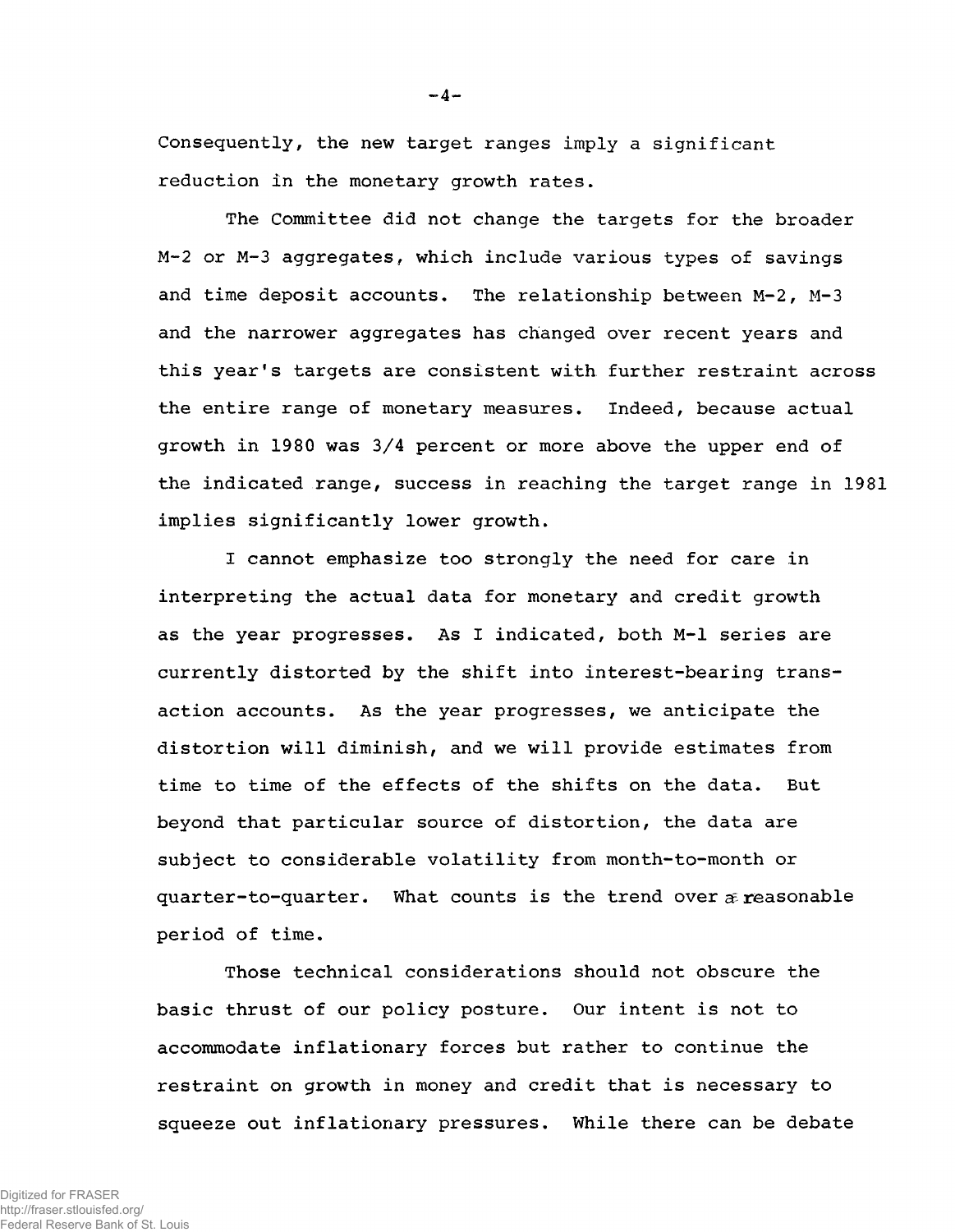about timing and degree, the need for that basic discipline is common to virtually all schools of economic thought and is, of course, recognized in the Administration's program for economic recovery.

Restraint on monetary expansion does place broad limits on the potential growth of the nominal GNP — that is, the combined result of changes in real output and the price level. It implies that all the demands for money and credit potentially generated by an economy both growing and inflating cannot be met. So long as inflation continues unabated or rises, real activity is likely to be constrained. But as inflation begins noticeably to abate, the stage will be set for stronger and sustained — real growth. Monetary policy is, of course, designed to encourage and speed that disinflationary process. But the success of such a policy — particularly the extent to which it can be pursued without great pressure on interest rates and aggravating strains in financial markets — also will depend upon other public policies and private attitudes and behavior.

I must emphasize the risks and difficulties of dealing with inflation entirely by monetary policy — of failing to bring other policies into support of that objective. If budgetary and other policies pull in the opposite direction if those policies feed inflationary expectations, propel the cost and wage structure upwards, add unnecessary regulatory costs, and fail to reduce and in time eliminate deficit financing then the danger of a kind of collision in financial markets between public and private borrowers will be intensified.

 $-5-$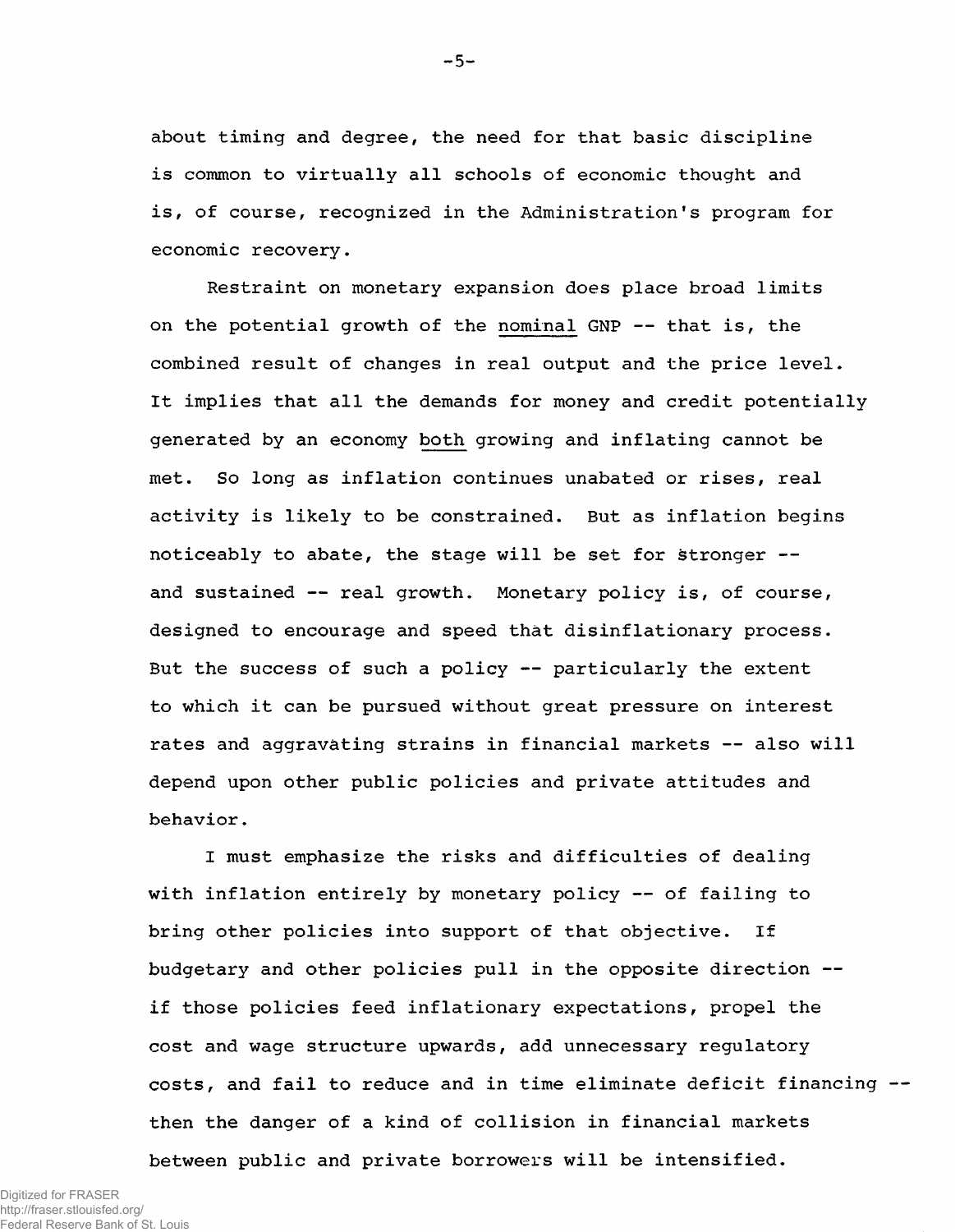But that risk can be minimized in the short run, and the groundwork laid for renewed prosperity in the 1980 's, by forceful coordinated actions. Fortunately, there appears to be broad recognition of the nature and urgency of our problems and a willingness to bring to bear a new discipline in fiscal and regulatory policy.

To that end, the new Administration has set forth a sweeping new program of action encompassing an array of spending cuts and tax reductions. There will properly be debate about the specific components of that program. Estimates of its precise impact on the economy this year and next will vary, just as such estimates would be challenged for any program. The simple fact is that we have not been able to count on any economic forecasting technique to provide consistently reliable results in recent years in the face of the virtually unprecedented nature of our economic problems, severe energy shocks, and volatile expectations. In these circumstances, I personally would be cautious in interpreting the results of any economic model so far as the precise timing and magnitude of future economic developments are concerned. But that does not mean that valid judgments cannot be reached about the general shape, size, and direction of needed policy changes. Economic analysis seems to me to point clearly to the following conclusions:

1. Against the background of the Federal tax burden reaching the highest level in our history, tax cuts are needed to encourage greater investment, productivity, and work effort.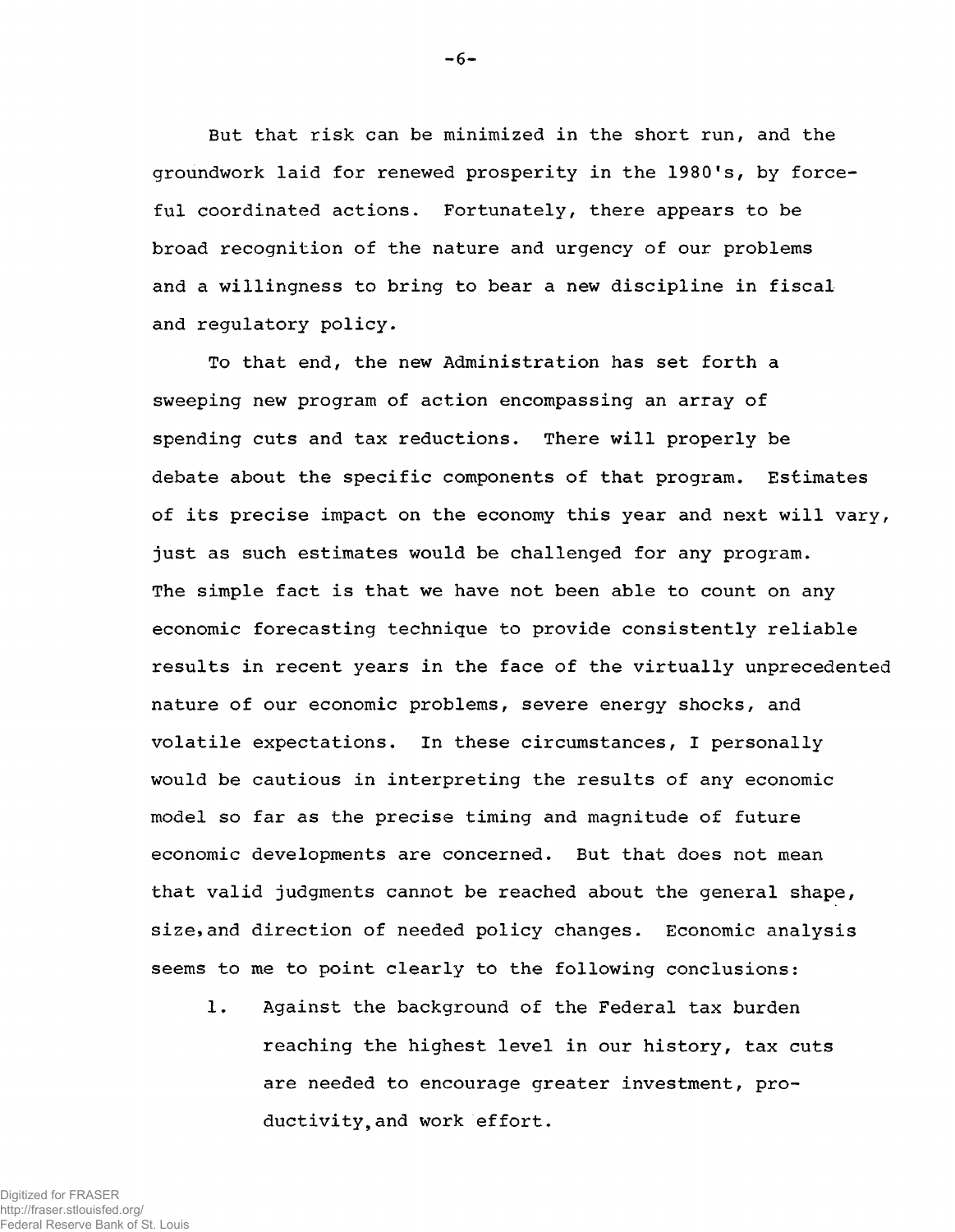- 2. At the same time, a continued need to finance huge budgetary deficits in congested financial markets into the indefinite future would threaten the availability of funds to private borrowers, including businesses that must undertake the needed productive investment as well as to the homebuilding industry and others heavily dependent on borrowed funds. In these circumstances, the amount of tax reduction that can be prudently undertaken is dependent on cutting back the inexorable rise in Federal spending, on and off budget. The larger the spending cuts, the greater the prospects for reducing the strains in financial markets and for turning back inflation.
- 4. In the best of circumstances, there are limits to the amount of revenues that, in the short run,can be foregone as a result of tax cuts. Thus, from the standpoint of general economic policy, the emphasis in tax reduction should, to the maximum extent feasible, be placed on measures that promise to increase incentives to work, to invest and to save.
- 5. At a time when we are fighting inflation, other governmental policies that increase costs, inhibit competition, and impair the flexibility of the market economy need urgent review. Costs of regulatory policies must be assessed against the benefits. Our markets must be open to competition from home and abroad to spur innovation and productivity, and government should reexamine policies that tend to place an excessively high and rising floor under certain costs and prices.

Digitized for FRASER http://fraser.stlouisfed.org/ Federal Reserve Bank of St. Louis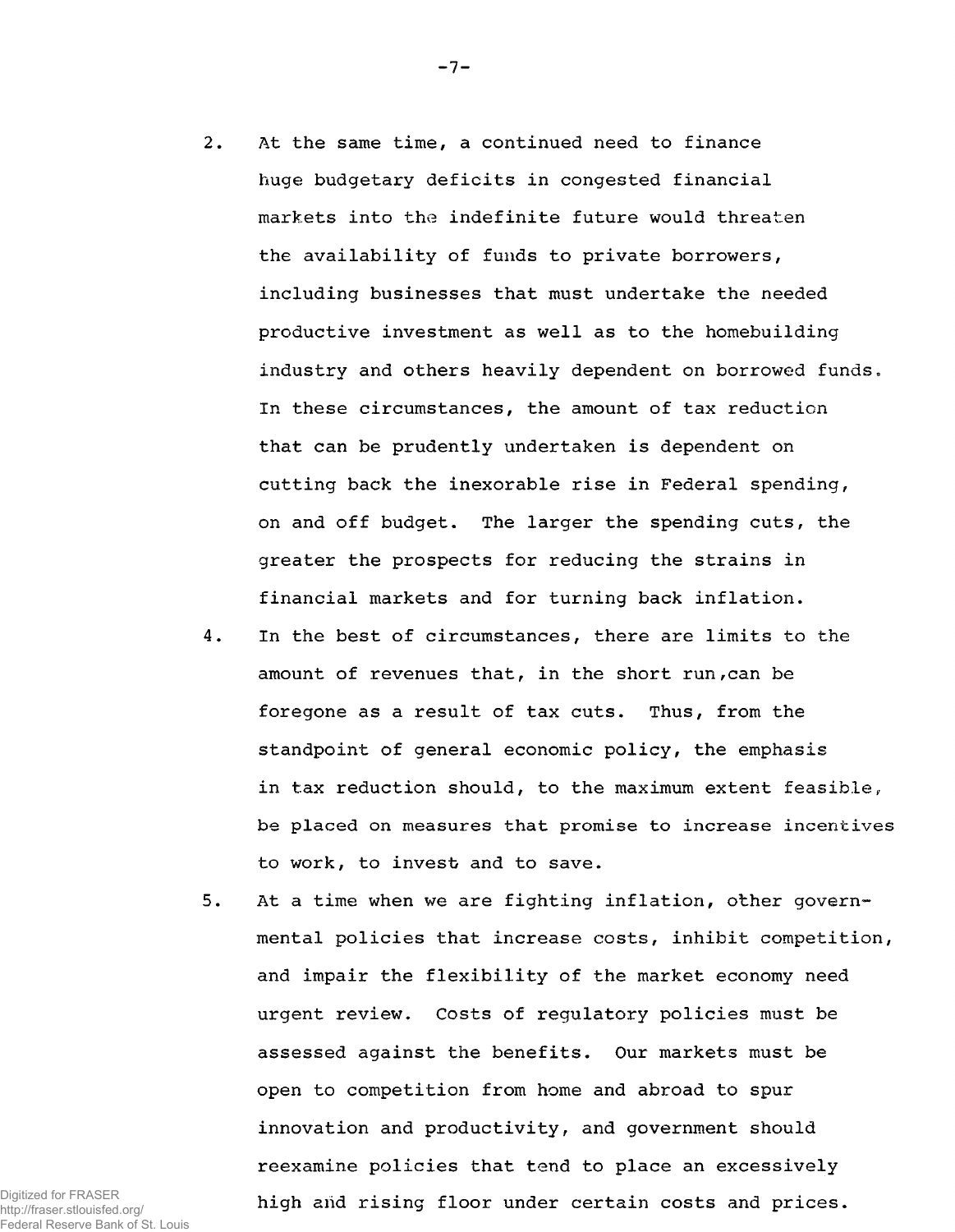This Committee is deeply involved in the crucial fiscal decision-making. I know that tax and spending cuts, by their very nature, involve difficult considerations of fairness as well as economic efficiency. It is not appropriate for the Federal Reserve to intrude on the details of that decisionmaking process. But I would emphasize one point central to economic policy generally and the relationship to monetary policy in particular.

To me, the linchpin of the whole economic program is early and, by past standards, massive progress on cutting back the upward surge of Federal expenditures. Those spending cutbacks are necessary to clear the way for sizable tax reduction and to permit early progress toward the goal of a balanced budget.

I know the difficulties and constraints — the need to increase defense spending, to protect the truly needy, to pay interest, and to maintain strength and continuity in other essential programs. But the budget is huge and has increased by more than a third in real terms over the last decade. Surely, there is ample room for cutting if there is the will, and the Administration proposals for specific cuts over a broad array of programs point the way.

I must emphasize that, from the standpoint of general economic policy, all the risks seem to me on the side of not cutting back the rise in spending enough. Every dollar of added savings can only help head off tensions in financial markets, make room for more private investment, and provide

http://fraser.stlouisfed.org/ Federal Reserve Bank of St. Louis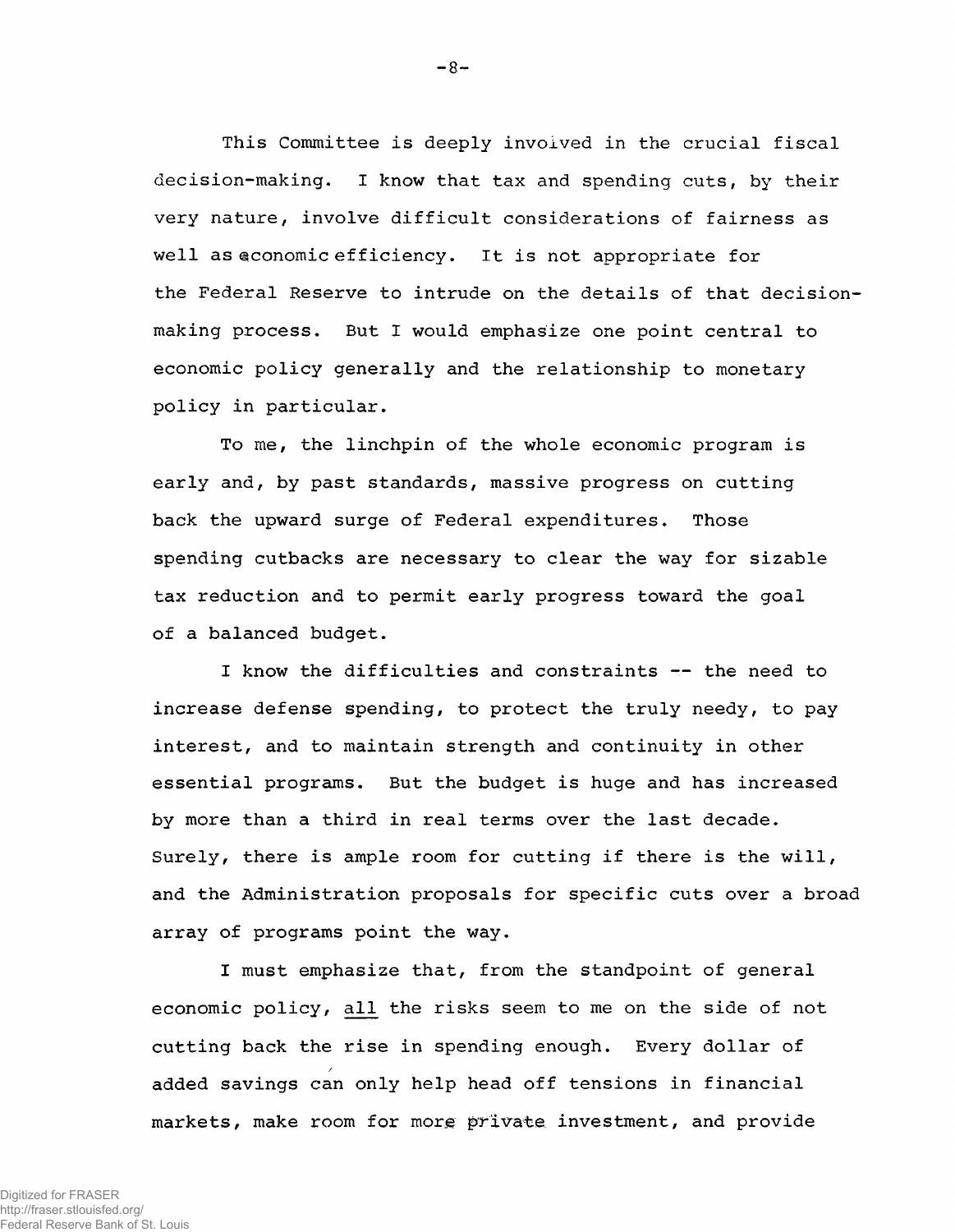an appropriate setting for prudent and needed tax reduction. In that connection, I would remind you that even the specific cuts proposed by the Administration, large as they are, are only a kind of progress payment toward what needs to be done to bring the budget into balance in reasonably prosperous economic conditions. Further very sizable reductions are indicated in its program for fiscal 1983 and beyond. The sooner that process is started, the better will be the prospects for changing public attitudes and economic performance.

I would like to make one last point before concluding. The need to reduce inflation as part of any effective economic program is now widely recognized, and the Federal Reserve has an indispensable role to play in that process. How soon our efforts in that direction succeed, and how soon we can look forward to healthy growth and reduced unemployment, will depend in large measure on how quickly attitudes toward inflation change in the private sector, and how those new attitudes are reflected in pricing and wage decisions. Strong upward momentum in wage contracts and pricing policies will ultimately be inconsistent with a commitment to monetary and fiscal restraint, and inimical to the interests of both the nation and the particular firms and workers involved. After years of inflation, attitudes and expectations are not likely to change easily. That is why our commitment to restraint must be strong, visible, and sustained.

-9-